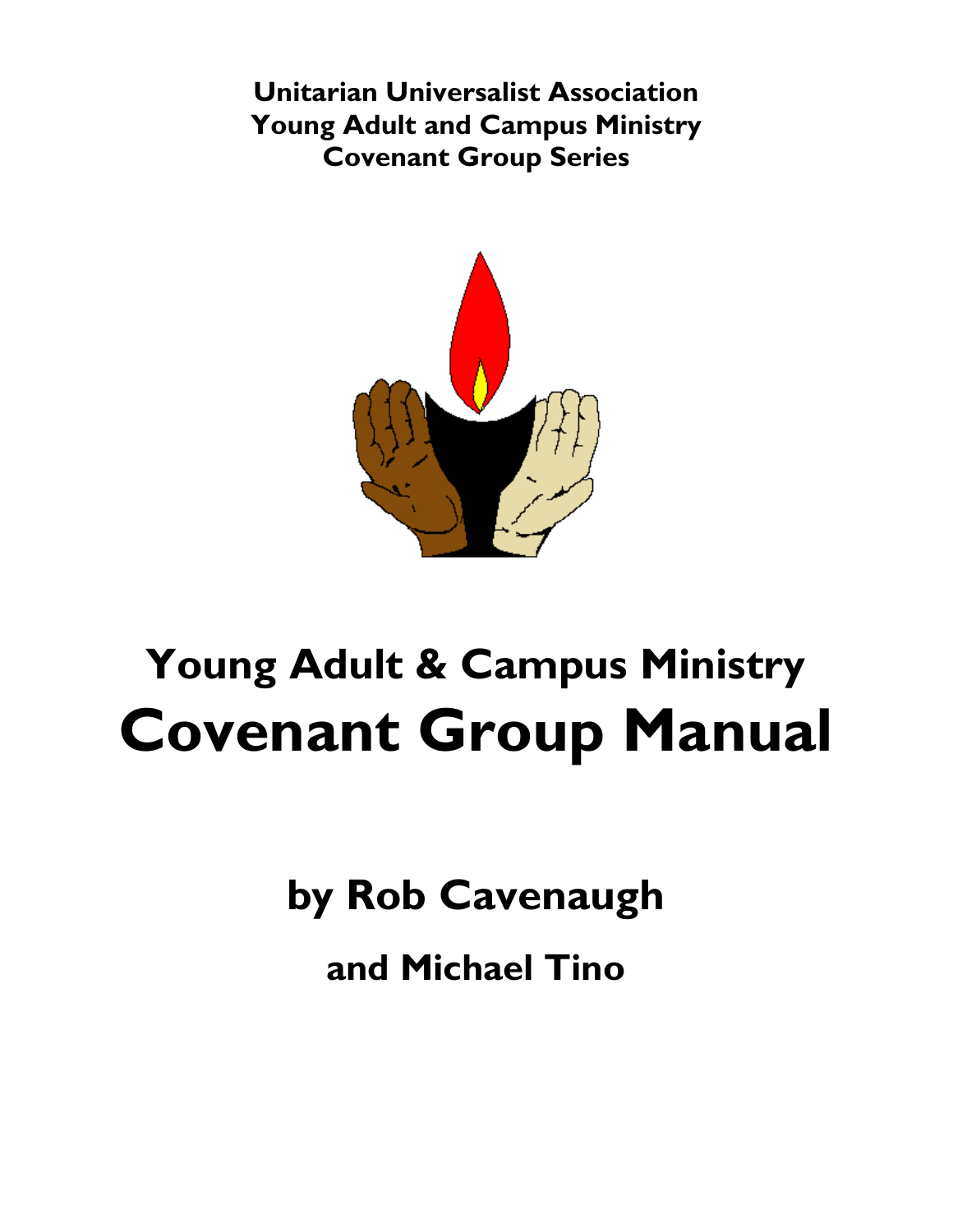# **TABLE OF CONTENTS**

| <b>INTRODUCTION</b>                                            |                                                                                      | 3               |
|----------------------------------------------------------------|--------------------------------------------------------------------------------------|-----------------|
|                                                                | About the Young Adult and Campus Ministry Covenant Group Series<br>About this manual |                 |
|                                                                | Using the covenant group model for young adult and campus groups                     |                 |
|                                                                |                                                                                      | 5               |
|                                                                | What is a covenant group?                                                            |                 |
|                                                                | Why a covenant?<br><b>Theme</b>                                                      |                 |
|                                                                | Questions the covenant should answer                                                 |                 |
|                                                                | SELECTING AND TRAINING COVENANT GROUP LEADERS                                        | 8               |
|                                                                | Selecting leaders from the group or congregation                                     |                 |
|                                                                | Training your leaders                                                                |                 |
|                                                                | Pastoral care: referrals and follow-up                                               |                 |
|                                                                | Leaders' groups                                                                      |                 |
|                                                                | A TYPICAL COVENANT GROUP MEETING <b>CONSTRUSTION</b>                                 | $\overline{10}$ |
|                                                                | Group Needs for each session                                                         |                 |
|                                                                | Opening Words/Chalice Lighting                                                       |                 |
|                                                                | Check-In                                                                             |                 |
|                                                                | Focus Reading/Questions for Reflection                                               |                 |
|                                                                | <b>First Reflection</b>                                                              |                 |
|                                                                | Second Reflection/Response<br>Closing Words/Chalice Extinguishing                    |                 |
|                                                                |                                                                                      |                 |
| MORE ON FOCUS READINGS, EARLY MEETINGS, AND SPECIAL EVENTS [1] |                                                                                      |                 |
|                                                                | STARTING COVENANT GROUPS IN YOUR CONGREGATION <b>EXAMPLE</b>                         | 12              |
|                                                                |                                                                                      |                 |

Manual last updated April 2003 **A publication of the Office of Young Adult and Campus Ministry Unitarian Universalist Association of Congregations 25 Beacon St Boston MA 02108**

*The Young Adult and Campus Ministry Covenant Group Series is made possible by donations to the Campaign for Unitarian Universalism and the Mind the Gap: Youth and Young Adult Ministry Sunday campaign.*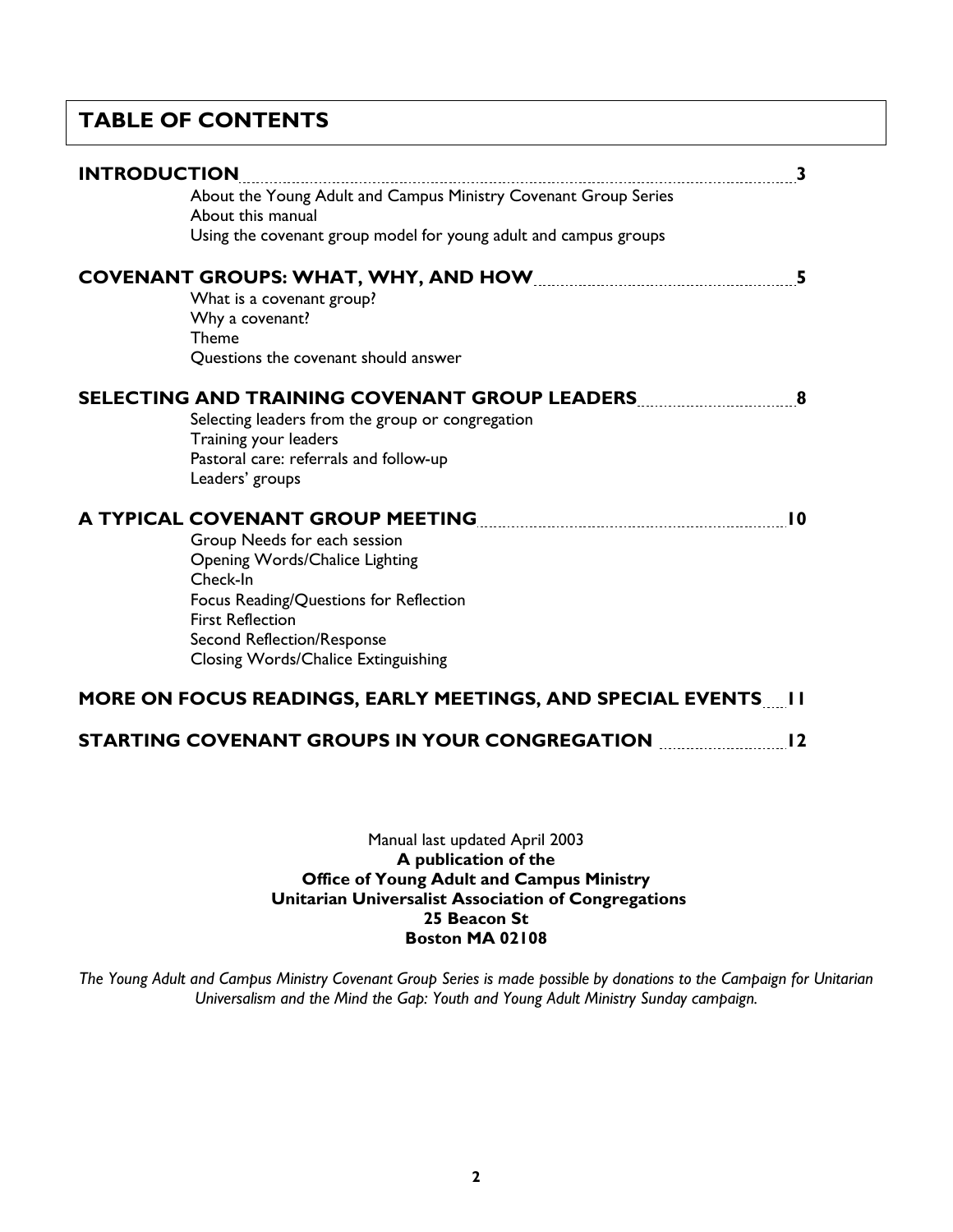# **INTRODUCTION**

#### **About the Young Adult and Campus Ministry Covenant Group Series**

*Michael Tino*

Welcome to the manual for the new Young Adult and Campus Ministry Covenant Group series. I hope that these resources will be valuable to your group, and can provide you with program ideas and community building exercises to form deep relations among the members of your group.

The series will continue with a number of covenant group curricula. Each curriculum will present a series of group sessions that fit with the covenant group format in this manual. We hope that these curricula will center on topics of interest to young adults—life decisions, identity issues, social justice, anti-oppression, and relationships, to name a few. There is no intended order to these curricula—we hope that your group will review the available choices and decide which ones interest you the most.

Let me know if there are specific covenant group curricula you'd like to see developed or if there are sessions or series that you've developed that you'd like to share. This series is intended to be ongoing, and not limited to one or two initial group curricula. While print copies of the manual and curricula will always be available from the Office of Young Adult and Campus Ministry for a small fee, we intend to make these resources available for free on our web site; we trust that you will print and copy them for your group's use only and that you will not sell them. Check the site from time to time for new curricula.

Lastly, it's important to note that the development of this manual and the entire Young Adult and Campus Ministry covenant group series has been made possible by the Campaign for Unitarian Universalism.

#### **About this Manual**

*Rob Cavenaugh*

This manual is based on my small amount of experience leading a men's covenant group at my congregation, All Soul's Church, Unitarian, in Washington, DC; what I've learned from years of leading small groups in YRUU and the UU young adult movement; and information from on-line resources (primarily Bob Hill's covenant groups resources page, available through www.swuuc.org). I don't purport to be an expert, just a guy with some ideas and experiences that I'm willing to share. Plus, I've got kind of an obsession with creating manuals.

Throughout this resource I cite the practices of my own covenant group. These are not intended to be prescriptions of How It Should Be, but merely suggestions of what seems to be working in my experience. There is no universal model for organizing or running covenant groups. When possible I have tried to articulate options so that users of this manual can choose what will work best for them.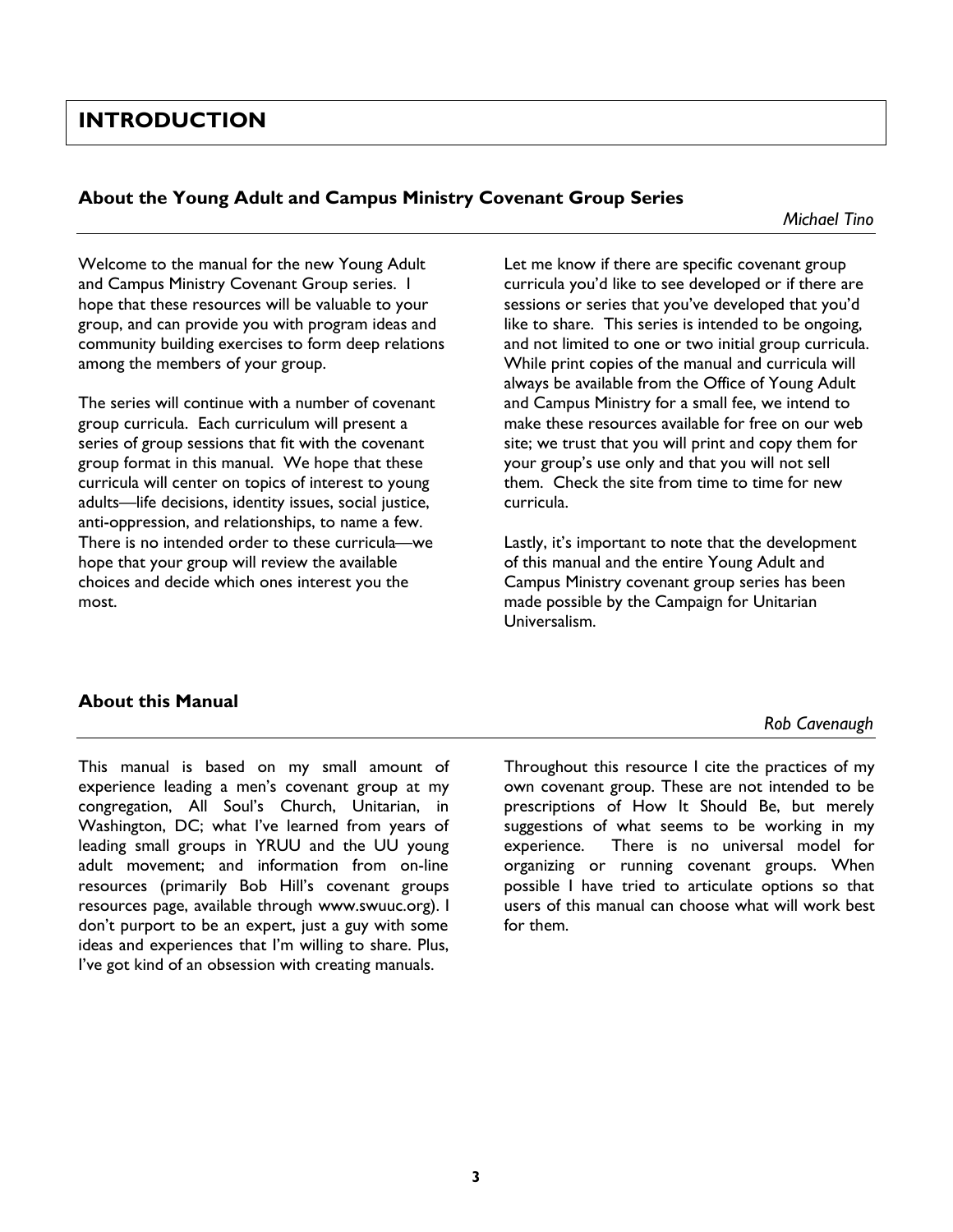I believe that the covenant group model holds great promise for use in young adult and campus groups. While your group's covenant will certainly work and read differently than those of other groups, the processes of developing a covenant and running a covenant group have great promise for use in young adult groups.

There are five main characteristics or goals that good covenant groups have that are beneficial in your ministry with young adults:

- Good covenant groups are based on caring, listening and respect. Group rules allow everyone to talk and ask everyone to listen. A trained facilitator should help keep things at an appropriate level of sharing, allowing all to feel comfortable opening up in the group. Members get to know one another and form a deep community, allowing them to care for each other even outside of the group.
- Small groups are flexible and responsive to the needs of their members. Not only is the covenant the entire group's product, but it is also designed to meet the needs of the group members. If it's not doing that, it can always be changed. Curricula for covenant groups are written with this flexibility in mind, and with the hope that your group will take them and mold them to meet your needs best.
- Covenant groups foster real closeness that is unavailable or uncomfortable in larger groups. Working in a large congregation and taking worship courses in seminary, I learned a lot about how some people react to attempts at intimacy in a large, public worship service. Even shaking hands with the stranger beside you is uncomfortable to some people. The sharing of personal joys and concerns in our services, as meaningful as it might get, does not generally allow for a real community response to the emotions presented. Covenant groups offer a way to build community bonds with people with whom you might not have a lot else in common. They allow their members to share at progressively deeper levels, creating real intimacy based in mutual ties to the group.
- Well-structured covenant groups offer the opportunity to explore meaningful topics in depth for measured periods of time. I know some groups in our congregations that formed 20 years ago and are still discussing the same topics. I don't think that young adults are particularly drawn to such groups. Covenant groups can use topic-based curricula for a while, be non-topical for a while, and come back to another, completely different, curriculum. They also allow for groups to open themselves up to newcomers on a regular basis, helping to alleviate the formation of closed cliques.
- Covenant groups are more than social groups. Their most important goal is the spiritual growth of their members, and the covenant is written to provide a safe space for that growth. That space is sacred space—space that is designated as special and unique.
- Small group experiences are familiar in some ways to other experiences common in Unitarian Universalist congregations. Many people who have been a part of a Unitarian Universalist youth group know the importance of "touch groups" at youth conferences. Touch groups allow people to touch base with one another amidst the hustle and bustle and mega-community-building that goes on at those cons. Covenant groups do a similar thing—consider them touch groups on life. At each meeting, covenant group participants have the opportunity to check in and let others who care about them know what's going on in their lives. They allow us to admit when we're going through a rough patch, and to support our friends when they are.

I hope that you, too, will find this model well suited for forming and leading groups in your congregation or on your campus. We are truly blessed to have as our manual this wonderful resource created by Rob Cavenaugh, to which I've added a few sections from my own experience. I trust that it will become your companion in introducing covenant groups to your community.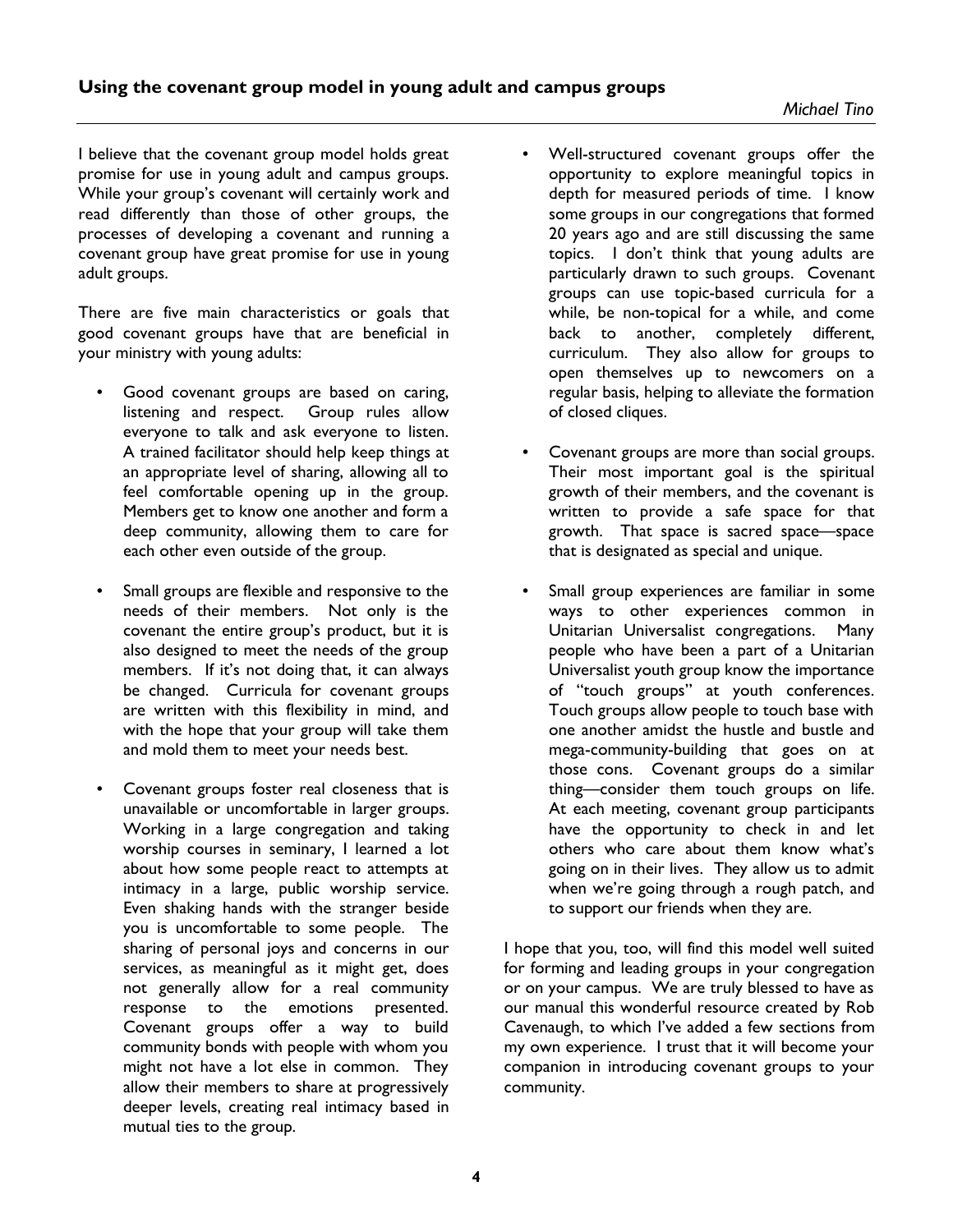# **COVENANT GROUPS: WHAT, WHY, AND HOW**

#### **What's a Covenant Group?**

Covenant groups, also known as small ministry groups, comprise 8-12 people who covenant to meet regularly over several months in order to build relationships, grow spiritually, and provide service to the congregation and community. The covenant provides a framework for the organization of the group: how members will interact with one another, what the commitment means, and the basic logistics of meetings.

## **Why a Covenant?**

A covenant group should provide a safe space for listening and sharing. Having a written, agreed-upon covenant—meaning general guidelines for how the group will work—is a great way to ensure that your group time is spent having healthy, meaningful experiences and not arguing over process.

The scope and specificity of the covenant will vary from group. Below is a set of questions that I think any covenant should answer. For most of them, I've also included the reason for the questions, and what my own group came up with. I offer my experience as a model, but it's important for each group to come to it's own decisions.

#### **Theme**

Some covenant groups have specific themes or membership characteristics; such as poetry, women, young feminists, young adults, men, or diversity. Others are simply about building relationships, and have no separate theme. Even if you have a very broad mission, having everyone agree to it will probably help your group to coalesce and not constantly revisit its purpose.

In my men's covenant group, we originally thought we would spend a significant amount of time developing a mission statement. However, after a few meetings and covenanting on other issues, we decided that the purpose of our group was simply to talk about issues particular to us as men and learn from each other. That has proven sufficient.

#### **Questions the Covenant Should Answer**

- 1. How will we be together?
- 2. Where will we meet?
- 3. How often will we meet?
- 4. For how many months will we meet?
- 5. When will we stop accepting new members?
- 6. How many meeting can one miss and still be a member?
- 7. When is too late to come to a meeting?
- 8. What level of privacy/confidentiality should we have?
- 9. How will our group be led?

#### **1. How will we be together?**

In order to create and maintain positive relationships in the group, it is important to have a common understanding of what is appropriate for sharing and how members react to what others have said. For example, discussing church politics or other members of the church is not appropriate. In my group we felt that there was sufficient understanding of what topics were not appropriate, so our covenant focused on how we would interact.

We decided on the following:

#### *Sample Covenant MEETING NORMS*

- *1. Listen to whomever is speaking. Do not interrupt.*
- *2. Name and share feelings. Conflict is OK; stay with it; don't avoid it.*
- *3. Be honest. Say what you feel without excuses.*
- *4. Silence is OK.*
- *5. Bring problems with the group to the group. Please don't talk about members or group dynamics except during meetings.*
- 6. *Don't give advice unless someone specifically asks for it. Instead, consider questions or ways to help the person find his own answers.*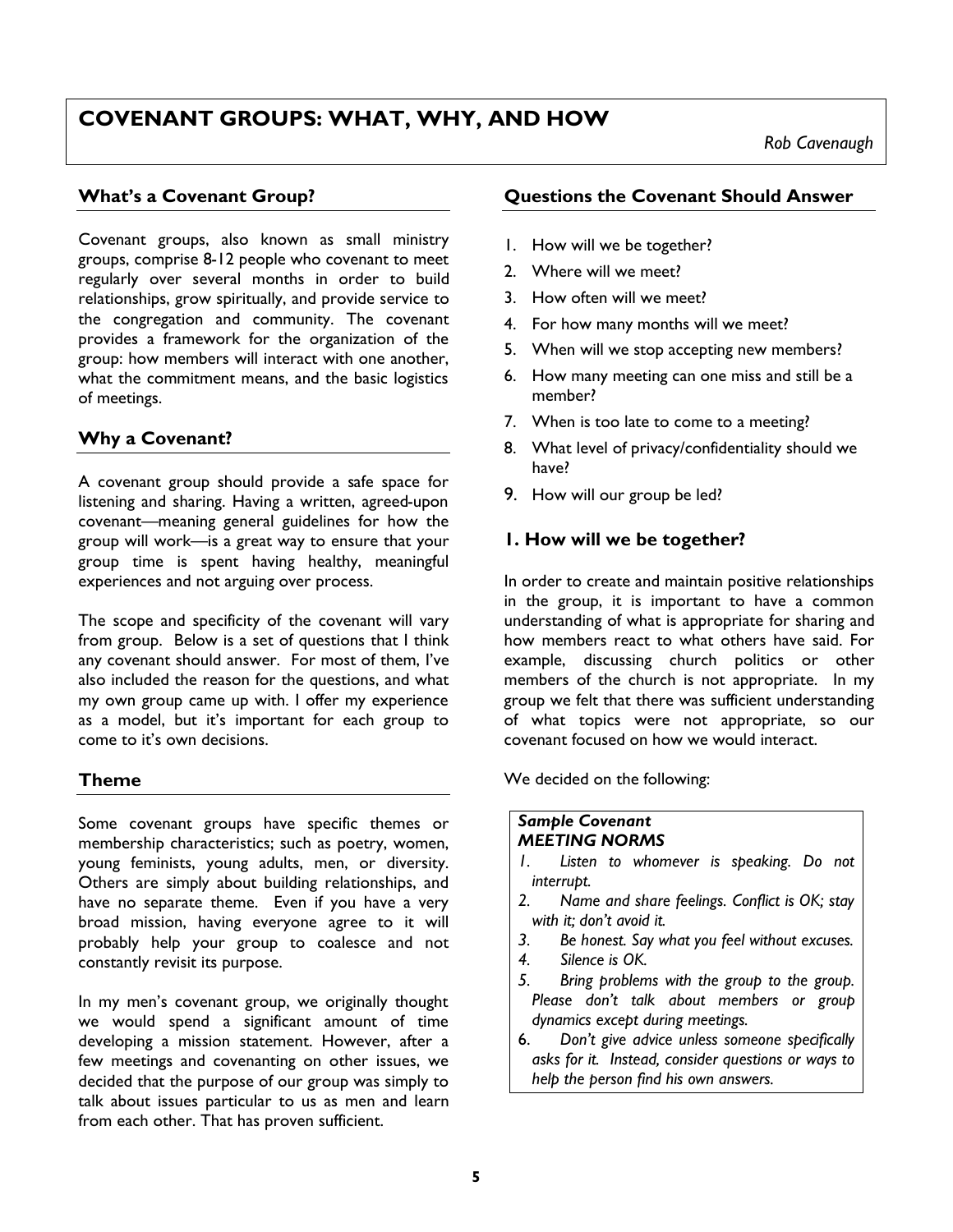#### **2. Where will we meet?**

Some groups meet at the congregation; some meet in member's homes. Do whatever works for your group. The church is nice neutral ground, and everyone knows where it is, but other activities taking place there may be disruptive. If you meet at someone's home, make sure it's geographically accessible and welcoming for all. If someone or their place would be an inappropriate host (i.e., someone who is high maintenance or a problematic person in the group), be prepared with alternate plans when they offer.

### **3. How often will we meet?**

Most groups meet either once or twice per month. In designing your schedule, try to find a balance between the needs of people not to over-schedule and over-commit themselves and the needs of the group to have members who have made a serious commitment and to meet regularly enough to build on previous meetings' work.

#### **4. For how many months will we meet?**

It's important that folks know what they're getting in to. Again, it's good to find a balance in the group: members need to be able to make a commitment to the group, but no one should feel as if they're stuck in a group forever.

My group, which started meeting in May, decided on the following:

#### *Sample Covenant DURATION*

*The group will re-evaluate itself in December. Questions to address then: Will it become an ongoing men's group? Will it take new members? Will it split into two or more new covenant groups?*

#### **5. When will we stop accepting new members?**

New members, as the *5 Steps To Community Building* (see the last section of this manual) suggests, require that the group essentially start over, or at least move back a step or two so as to make the new person feel fully included.

The longer you do this, the more your risk frustrating the older members and preventing the group for really gelling. Set up a reasonable timetable for closing the group.

My group decided on the following at its third meeting:

#### *Sample Covenant MEMBERSHIP*

*The group is now closed to new members. Those who previously showed interest must start attending regularly within the next two meetings.*

#### **6. How many meeting can one miss and still be a member?**

For the same reason it's important to stop accepting new members, you may also want to decide how many meetings someone can miss.

My group decided on the following:

#### *Sample Covenant ATTENDANCE*

*All members are expected to attend and be engaged. If you're going to miss a significant number of meetings (such as 3 or more), please evaluate your commitment to the group. You are encouraged to share your thoughts on this with the group. Planned absences should be communicated in advance, and members are encouraged to explain unplanned absences. If you need to quit the group, you are encouraged to let us know why.* 

#### **7. When is too late to come to a meeting?**

My group wanted to set a guideline for this to avoid being disrupted by latecomers. Once discussion gets going, it's often hard on both the group and the latecomer for someone to join mid-stream.

We agreed on the following:

#### *Sample Covenant PUNCTUALITY*

*If you're going to be more than 15 minutes late, please consider whether or not you NEED to come. If you need the community of the group, by all means come. Otherwise, please do not disrupt the group.*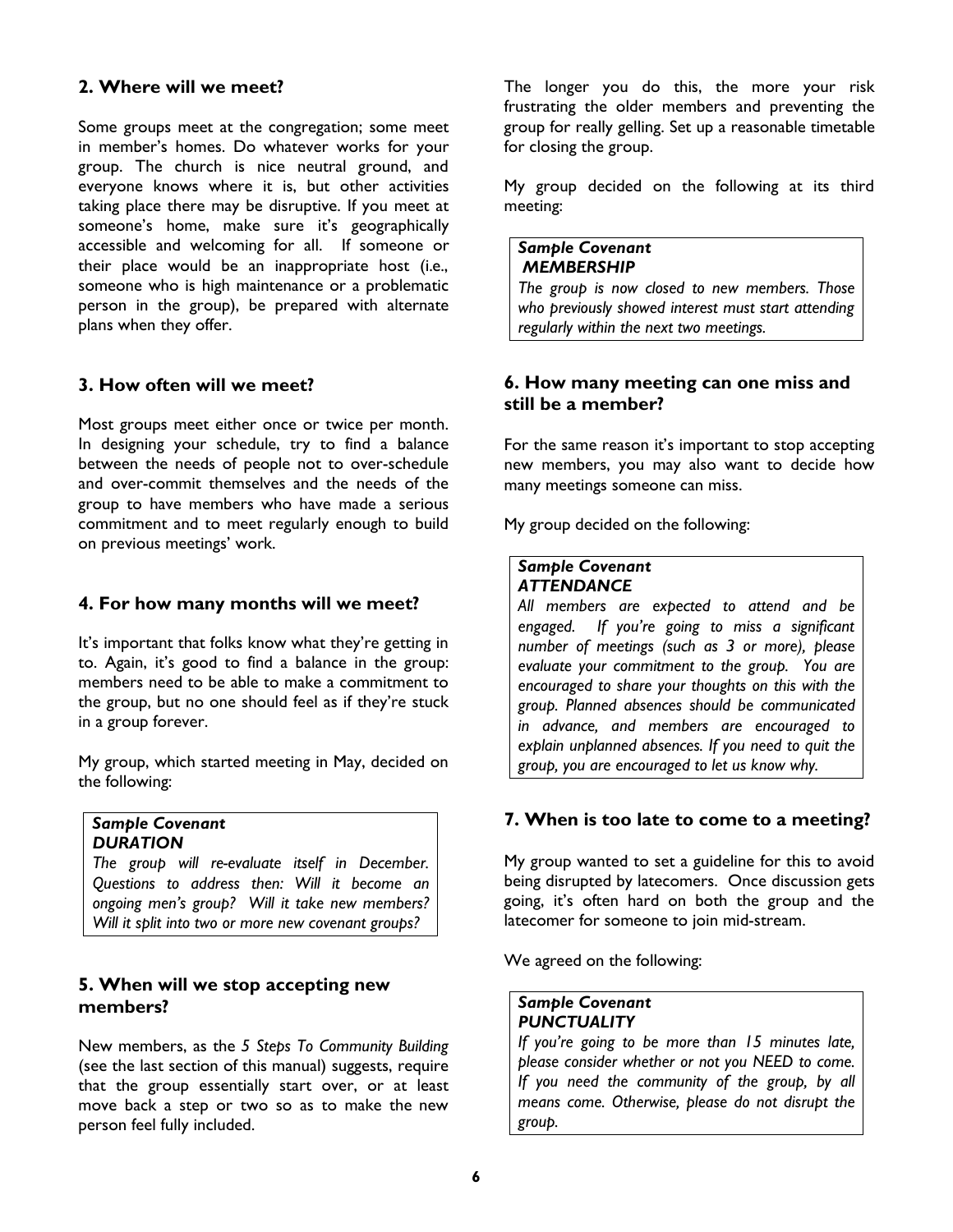## **8. What level of privacy/confidentiality should we have?**

As you can imagine, the covenant group will bring up very personal and sensitive topics, some of which shouldn't be shared outside the group. However, the experience is also intended to deepen individual's relationship with each other outside the group, so it's natural to want to continue certain conversations. Also, group members may want to continue discussing interesting topics—including sharing things others had said—with partners or friends. My group decided that it was fine to continue discussing topics and sharing things others had said so long as the sources were not revealed (by either name or context details). We made an effort to strike a balance between total confidentiality and relationship building between members outside of group

My group adopted the following:

#### *Sample Covenant RESPECT PRIVACY*

*Bring things up with members at non-group times at your own discretion. Feel free to say "not a good time" if someone brings something up that is too personal or private. If you bring something up in the group that is particularly personal, please identify it as such.* 

#### **9. How will our group be led?**

Some covenant groups have designated leaders responsible for programming at every session; others rotate some or all of the responsibility. The degree to which session leaders need to be specially chosen and trained (see the next section of this manual) depends in large part on the topic you've chosen and the stage of community building your group is at (see the last section of this manual). At minimum, I would suggest having members participate by doing opening and closings, and/or lighting the chalice. My own group rotates completely: 1-2 members agree to provide all of the programming. Ideally, the permanent group leaders would touch base with the meeting leaders to confirm that the programming was appropriate and that they would respect the structure and opening/closing rituals.

Beyond providing the focus reading, leaders are responsible for the overall dynamic of the group. In groups where the members have a good sense of appropriate topics and how to respectfully express themselves, the facilitation role will be minimal. However, if your group has members with poor judgment or social skills, the job will be much harder. Use the covenant to remind individuals of how they agreed to be. The covenant should make it easier to find the balance between the good of the group and being welcome to individuals who may not have many other options.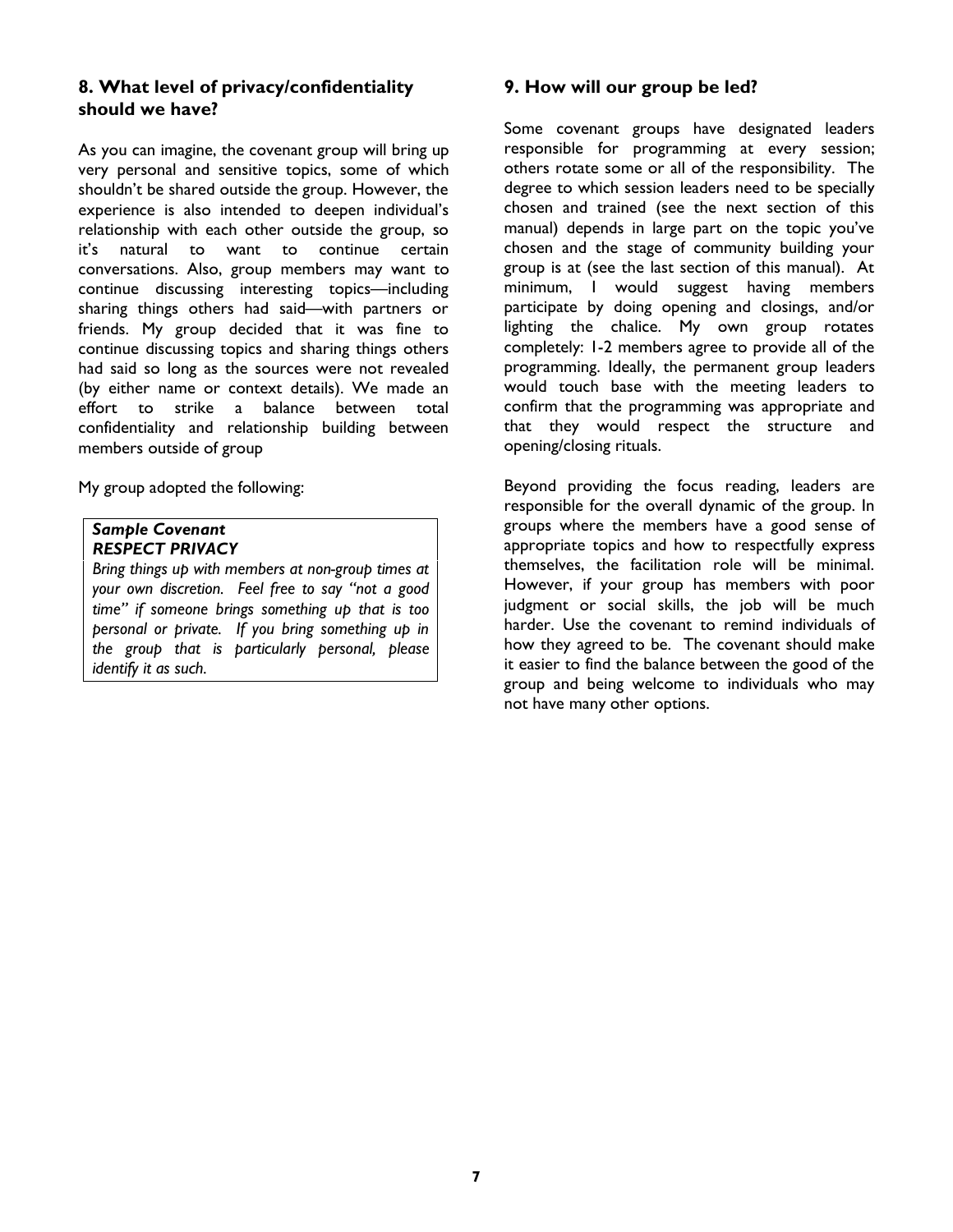# **SELECTING AND TRAINING COVENANT GROUP LEADERS**

### **Selecting leaders from the group or congregation**

Covenant groups should not begin without leaders. In selecting leaders for your groups, it is good to invite people to leadership who have the skills and gifts to be good facilitators. What does this mean? In a covenant group, the leader's role is to guide the formation of a covenant and to help keep people to that covenant. While the role of meeting facilitator may rotate, the leader needs to be able to direct a group conversation without taking it over. It's a tricky balance that not everyone can manage.

When I selected covenant group leaders, I started with people who had demonstrated leadership ability already. In my congregation, I began with the past presidents of the congregation (a large group of people going back throughout the history of the Fellowship). Each past president was invited to use the knowledge and skills they had gained being a leader of the congregation to serve the spiritual needs of the members. The letter I sent them read, in part:

*In being asked to serve as president of our congregation, you were recognized as someone with important leadership skills in our community. Because of those skills, you were given enormous responsibilities—for helping to manage the business of our congregation, for articulating a vision for our community, and, often times, for pushing the congregation to make difficult decisions that shaped its future. I'm writing to you today because those same skills are needed to help us live out today's vision of our Fellowship as a vital center for spiritual growth and development.*

The past leadership of any group or congregation is a good place to start looking for these leaders, but it is not the only place to look. Search for people you'd like to invite into larger roles in your group. Look for caring people with good listening skills. Look for tactful people who don't dominate discussions. Being a covenant group leader is a wonderful opportunity for someone to learn leadership skills that will serve them well in future roles in your ministry.

Above all, be honest about the responsibility they're committing themselves to, and the amount of time that will take. We estimated that leading a covenant group would take 2-3 hours per week given the outof-group responsibilities of the leaders. The list we gave the people considering answering our call to group leadership consisted of the following, some of which may be rotated to group members who volunteer to facilitate meetings:

#### **Covenant Group Leader Responsibilities**

- *Set first meeting date/time/place*
- *Find an apprentice leader*
- *Call people who miss a group meeting (make sure everything is OK)*
- *Refer anyone in need of special help to minister(s)—they will inform Caring Committee if necessary*
- *Organize the group's response to aid members in need (cards, visits, food, etc)*
- *Make sure each group does one service project each year*
- *Attend monthly group leader meetings*

#### *In group meetings:*

- *Work with the group to establish group norms and policies/procedures (covenant)*
- *Keep discussion moving and on-topic: do not let one person dominate discussion*
- *Allow everyone to speak once before someone responds*
- *Choose opening and closing words*

## **Training your leaders**

Leader training can be done as a large group in a few hours of time—we ran our training as a sample covenant group, with check-in and reflection on group leader issues. Important parts of it include a reflection on what it means to be a facilitator, training on how to refer group members in need of pastoral care, and a discussion of how to perpetuate the leadership of a group.

In our model, one of the responsibilities of each leader was to identify and train an apprentice leader in their group. This person served as a back up (in case the leader could not attend the group meeting),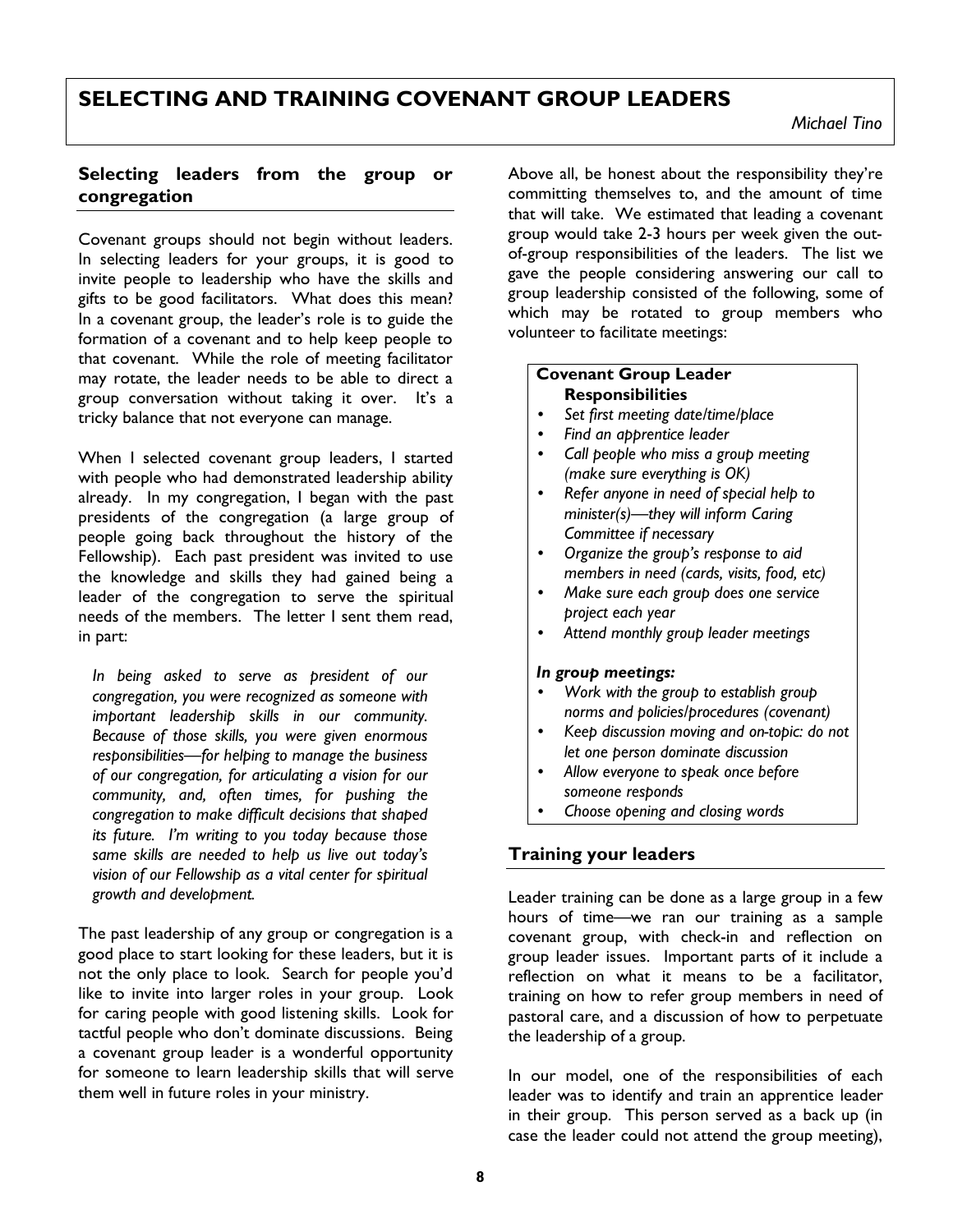and was chosen as someone who could one day lead a group himself or herself. In this way, leadership was perpetuated without the same group of people always having to do it. Following a rotating covenant group model, in each round of covenant groups, the available leadership doubles (and that doesn't count new people you recruit from outside of the groups).

#### **Pastoral care: referrals and follow-up**

Covenant groups are not group therapy sessions, but sometimes someone tries to use them as such. "High-need" people will sometimes gravitate towards these groups for the validation they need in their lives. Group leaders are responsible for balancing the needs of the group with the needs of each individual. No person should be allowed to monopolize the check-in or reflection time, and a reasonable effort should be made to keep the discussion on-topic.

Given this, sometimes things happen in our lives that we need support to deal with. Over the course of several months, any covenant group will have members who are in need of pastoral care. It is wonderful when a group can support and care for one of its members having a difficult time—I've seen groups bring food to the homes of sick group members, and provide each other transportation to appointments and such.

Sometimes, great need manifests itself in withdrawal from a group. Thus, group leaders must be prepared to contact everyone who does not show up for a group meeting. Sometimes, an absence is easily explained; at other times, an absence is a signal for help.

Group leaders must also feel comfortable discerning whether someone's needs are too great for the group to handle. If that is the case, it is appropriate for the leader to share information with the minister (or, if there is not one, a mutually agreed-upon professional therapist or counselor).

Thus, it is necessary to do some training around pastoral care, follow-up and referrals. In some cases, covenant group leaders will develop a covenant for themselves about these issues.

#### **Leaders' groups**

It is important that your covenant group leaders not be asked to do their jobs in a vacuum. Even if there are only a few groups, start having the leaders of those groups meet on a regular basis (I suggest monthly) with the covenant group coordinator and, if possible, your congregation's minister.

Leader group meetings are often run just like covenant group meetings, the only exception being that the reflection question or focus reading is always about how the groups are going. Sometimes, topics will emerge from check-in about such topics as group facilitation, dealing with difficult people or finding appropriate readings. The leaders' leader can use her or his discretion on whether those are appropriate topics for the entire group to consider.

Leader groups also allow you to care for your leaders. People who take on important positions in our congregations need care themselves, and it is appropriate for us to provide this care through a covenant group setting.

In an ideal covenant group program, the leaders group leaders would eventually need their own group. When I helped begin a covenant group program at the Eno River Unitarian Universalist Fellowship in Durham, we had 15 group leaders; we split those folks into two monthly meetings—I facilitated one and Rev. Dr. Arvid Straube facilitated the other. Rev. Straube and I met regularly as the leaders' leaders to check in on how things were going. A program like this can go on indefinitely, with each group leader being responsible for no more than 10-12 people.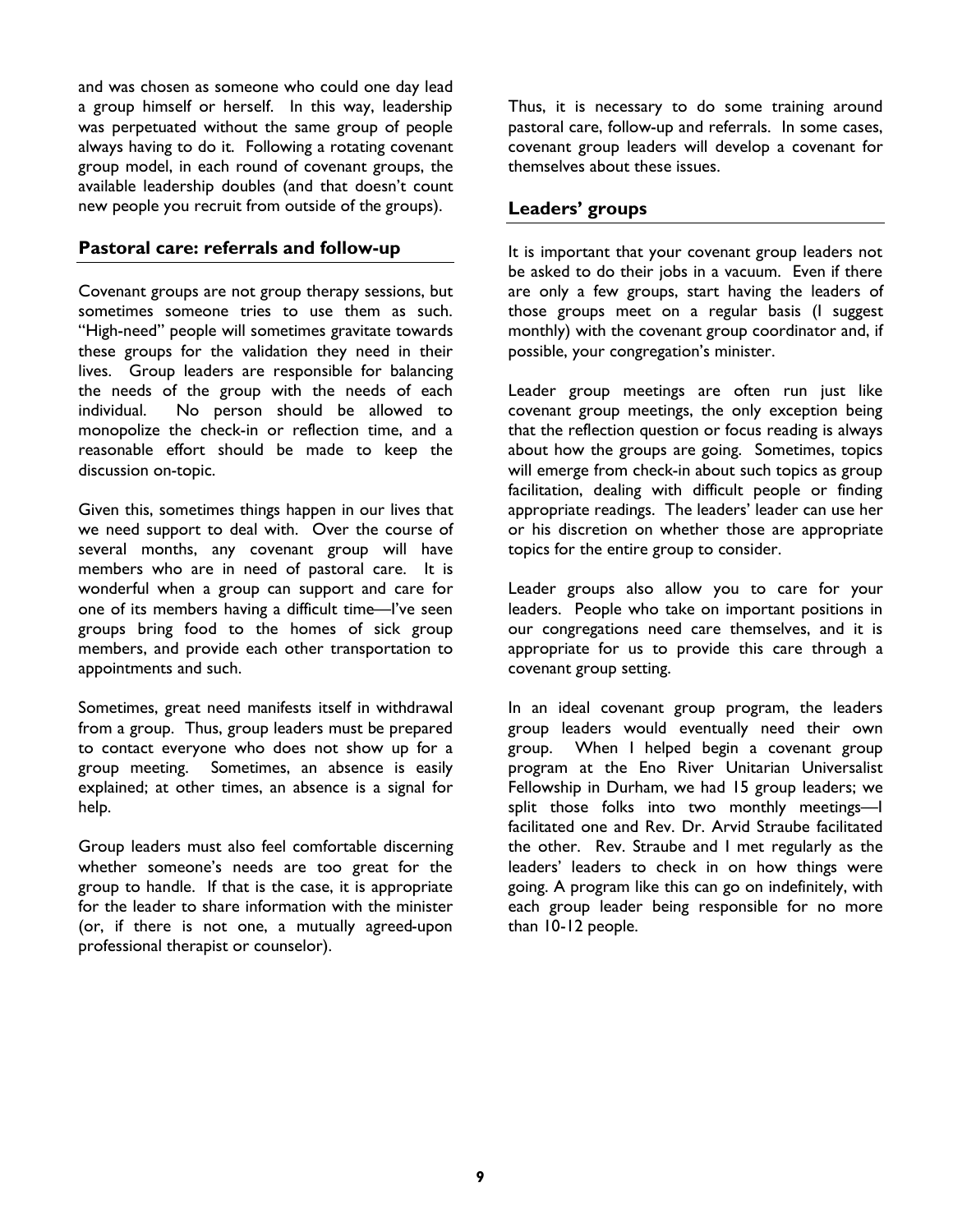# **A TYPICAL COVENANT GROUP MEETING**

#### **Group needs for each session**

- $\bullet$  1  $\frac{1}{2}$  2 hours
- Comfortable meeting space where the group can sit in a circle and see each other
- Opening words
- Chalice or candle and matches/lighter
- Focus reading/questions for reflection
- Closing words

#### *A typical covenant group agenda includes:*

### **1. Opening words; Chalice Lighting**

Opening words and chalice lighting provide a ritual to acknowledge that we gather as members of a religious community. Opening words should be brief and meaningful; the lighting of a chalice or candle helps create a worshipful atmosphere conducive to open sharing and deep listening.

## **2. Check-In**

Give people time to say what they need to say to be present in the room: stresses of work or life; news that they need to get off their chest. This should not be a lengthy process, nor should people share everything that went on in their week, nor should everyone feel the need to share. It is the minimum folks need to say to be present.

Many groups incorporate into their covenant that each person has one pass at uninterrupted check-in before group members are allowed to follow-up. If your group intends to have this rule, put it in your covenant—introverted people often appreciate having time to check in about where they are without fear of being interrupted by others in the group.

## **3. Focus Reading/Questions for Reflection**

This is the cornerstone of the serious reflection in which the group will engage. Sometimes, a focus reading is followed by one or more questions about it on which people might wish to reflect. Give a few minutes for reflection or meditation on the reading after it's read before inviting folks to share.

## **4. First Reflection**

Each person shares, either popcorn-style or in order, their thoughts/responses to the reading. It's also OK if they share something unrelated; the process isn't meant to be that rigid. Popcorn-style, meaning persons share whenever they feel so moved, is neat because it often results in significant periods of silence between reflections. Silence is good; most of us don't have enough of it in our lives.

When someone is speaking, others in the group should be intently listening. The purpose of this exercise is to be fully focused on the person speaking. This first reflection should take a great deal of time.

#### **5. Second Reflection/ Response**

After everyone has had the opportunity to speak, do another round of reflection. Invite folks to share things they've thought of while listening to other people's reflections. If you want to make the group more interactive, allow people to ask questions about other's reflections. Ensure that these are indeed questions (Tell me more about *x*. How are you handling *y*?) and not challenges (How can you believe that? Why did you do that?).

A covenant group is not a place for arguments. Some feel that covenant groups should not be discussion groups, either, but more structured. That's up to you.

## **6. Closing Words; Chalice Extinguishing**

Something to close the sacred space created in the covenant group. You may want to do a check out, allowing folks to share a word or two about their experience. Using the same closing each week may help to create a sense of ritual.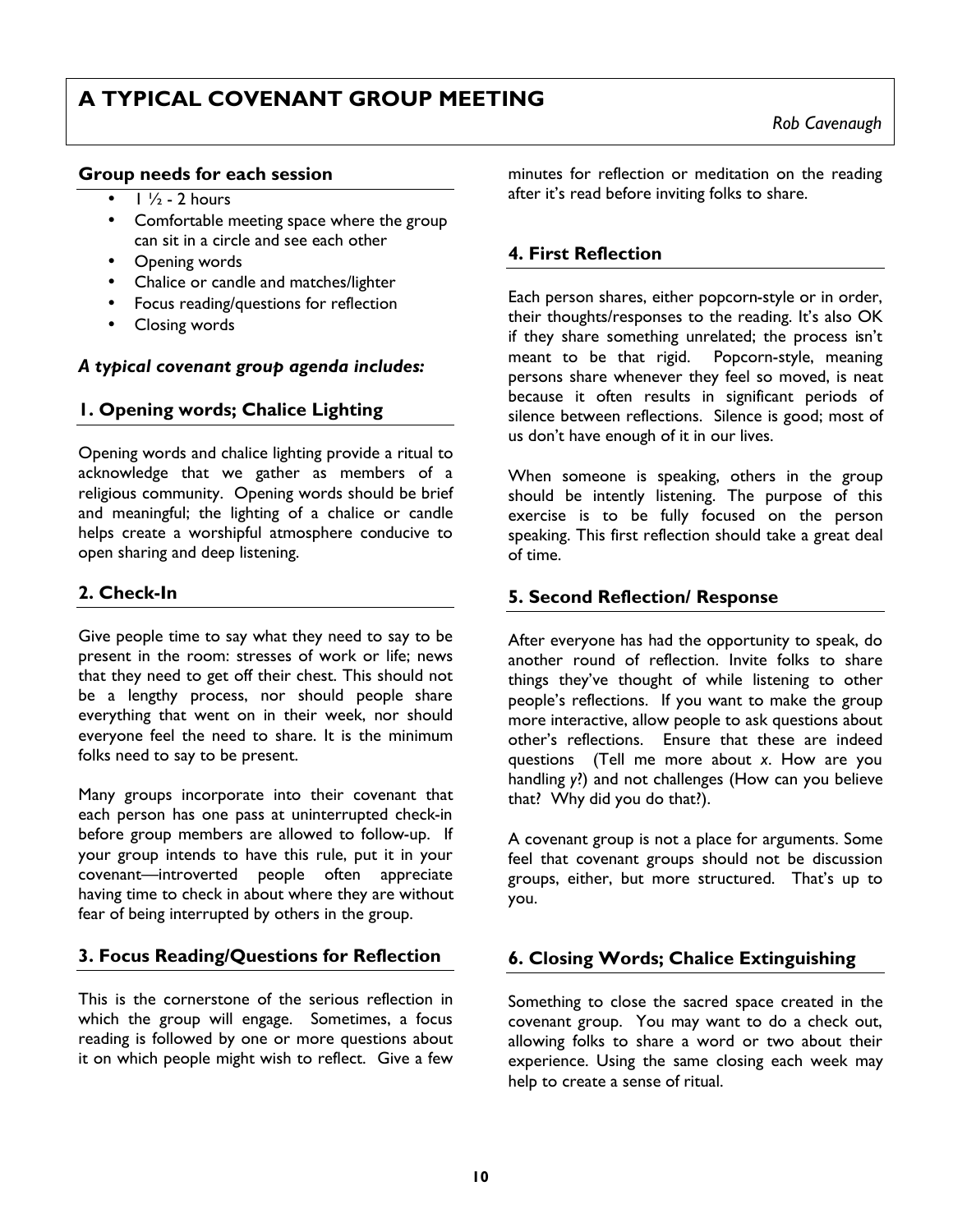# **FOCUS READINGS, EARLY MEETINGS, AND SPECIAL EVENTS**

#### **Focus Readings**

The focus reading can be an excerpt from a book, a meditation, poem, prayer, sermon excerpt, or anything else that raises questions related to the theme of your group or particular meeting. It can be as short as a few lines or as long as a few paragraphs, but keep in mind that it's hard to follow anything that closely for more than a minute or two. Read slowly.

### **First meeting**

Include some getting to know you exercises; checkins about families, lives, jobs, etc but be sure to also do a focus reading and reflection. Potential members will want to know more about the other members of the group, but they should also have at least part of a typical experience so they know what they're getting in to. Have nametags. Review the agenda for the meeting and suggest some guidelines (the group will eventually determine it's own, but for the first meeting you may want to simply dictate them). Let the members know what decisions they will make about the group at future meetings.

#### **Subsequent early meetings**

Continue having some getting to know you time. Be intentional about including new attendees in the group—make sure they know the process, etc. See the *5 Steps to Community Building* for more information about the stages a group goes through. Start working on your covenant and structure, addressing the questions (and any others you've identified) listed earlier in this guide.

#### **Special Events**

Our group thought it was important to gather occasionally in settings where we weren't bound by the covenant group format, for the reasons listed below. Our regular meeting schedule is 1st and 3rd Tuesdays, so in months with a 5th Tuesday we decided to use it (and other dates as agreed upon by the group) for special events. Special events can include activities such as:

Fun: Since the structure of the covenant group doesn't always allow for lots of high-energy discussion and laughter, you may want to get together socially in an informal setting. My group has met at a fun restaurant with family-style dining and had a great time. After dinner, some went on their way while others got coffee and talked for hours.

**Service:** Service to the church and community is an integral part of the covenant group experience. My group has discussed volunteering in the community and putting on a worship service, among other things. Many congregations expect covenant groups to do annual service projects as part of their relationship to the rest of the church.

**Theme-related Spiritual Deepening:** One or more of your activities might want to be something experiential that relates to the theme of your group. My group, a men's group, has discussed volunteering at a women's shelter, or initiating a sharing session with one of the women's covenant groups.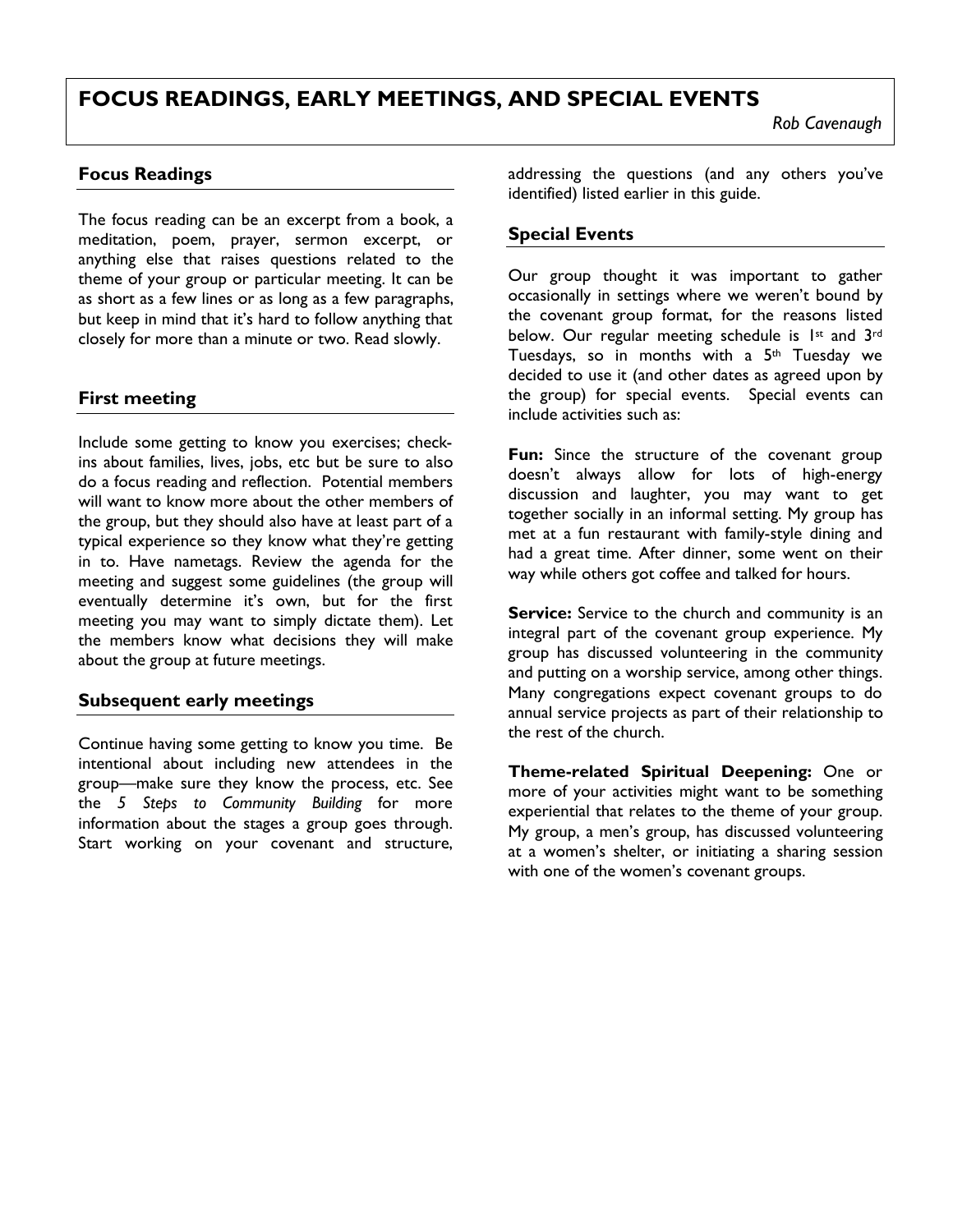# **STARTING COVENANT GROUPS IN YOUR CONGREGATION**

*Rob Cavenaugh and Michael Tino*

Some congregations start covenant groups as a church-wide effort with many or even most members participating. Doing this requires a significant amount of buy-in from the church leadership, and months of planning and selling the idea to the congregation. Other congregations offer just a few covenant groups as a smaller part of a larger adult education or small group program. Either model can be successful; both require advance planning before beginning a program.

If your congregation has a professional religious leader such as a minister or professional religious educator, the first step is to be sure she or he is enthusiastic about covenant groups. The support of professional staff is fundamental to the success of these programs—they are a shared ministry. For this reason, it is necessary that the religious professionals in your congregation have a role in choosing (or at least approving) group leaders. Covenant groups are designed to bring up sensitive personal issues, and it is important that facilitators be the kind of people who your minister(s) and staff can trust to handle such emotions appropriately.

Once you have the go-ahead for a group or covenant group program, pick a theme and recruit members by inviting specific people. Recruit other leaders to create groups on topics of interest. If the program is to be church-wide, it will be necessary to educate the membership about these groups.

At the Eno River Unitarian Universalist Fellowship, Michael worked with the Rev. Dr. Arvid Straube to create a covenant group program. After identifying and training leaders with Rev. Straube, Michael prepared a series of newsletter articles and Sunday service inserts on covenant groups. These materials introduced the concept of covenant groups to the congregation and educated them about the philosophy that Eno River's groups would use. They also helped warm up the congregation to hear these messages from their minister.

Meanwhile, Rev. Straube began weaving the need for small group interactions into his presentations to membership classes. Eventually, in a service on spiritual community, he outlined a vision for small group ministry in the congregation. This vision involved the philosophy that small groups help people care for each other, and help get pastoral needs brought to the attention of the ministerial and lay leadership. At the service, members were asked to sign up for non-themed groups and some 150 people responded immediately. Within six months, covenant groups were a thriving part of the culture at Eno River.

At All Souls Church, Rob knew a few covenant groups were happening but not much more. Then one day he was asked by the minister, the Rev. Rob Hardies, to lead a men's group in what would be the second round of groups at the church.

Together, they discussed potential co-leaders, and soon found an older African-American gay man with whom Rob (a 26-year old straight white man) could work. They were asked to join a group leader's covenant group—led by Rev. Hardies—which met several times before the groups "went public" so all of us had some experience with the model (see the section on recruiting and training leaders).

After a few months, the Sunday service featured testimonies from participants in the first round of covenant groups, and Rev. Hardies preached about them. An insert in the order of service featured descriptions of all the new groups, and at coffee hour, all of the groups had tables set up so folks could learn more and sign up. Rob's group had about 16 guys sign up, 14 at the initial meeting, and eventually 10 who committed to the group.

The leader's covenant groups at All Souls and Eno River continue to meet monthly. The first half of their meetings is a focus reading and reflection (as in the covenant groups); the second half is spent discussing how the groups are going and helping each other out. While some groups rotate meeting facilitators, the same person represents that group at the leader's group meeting every month.